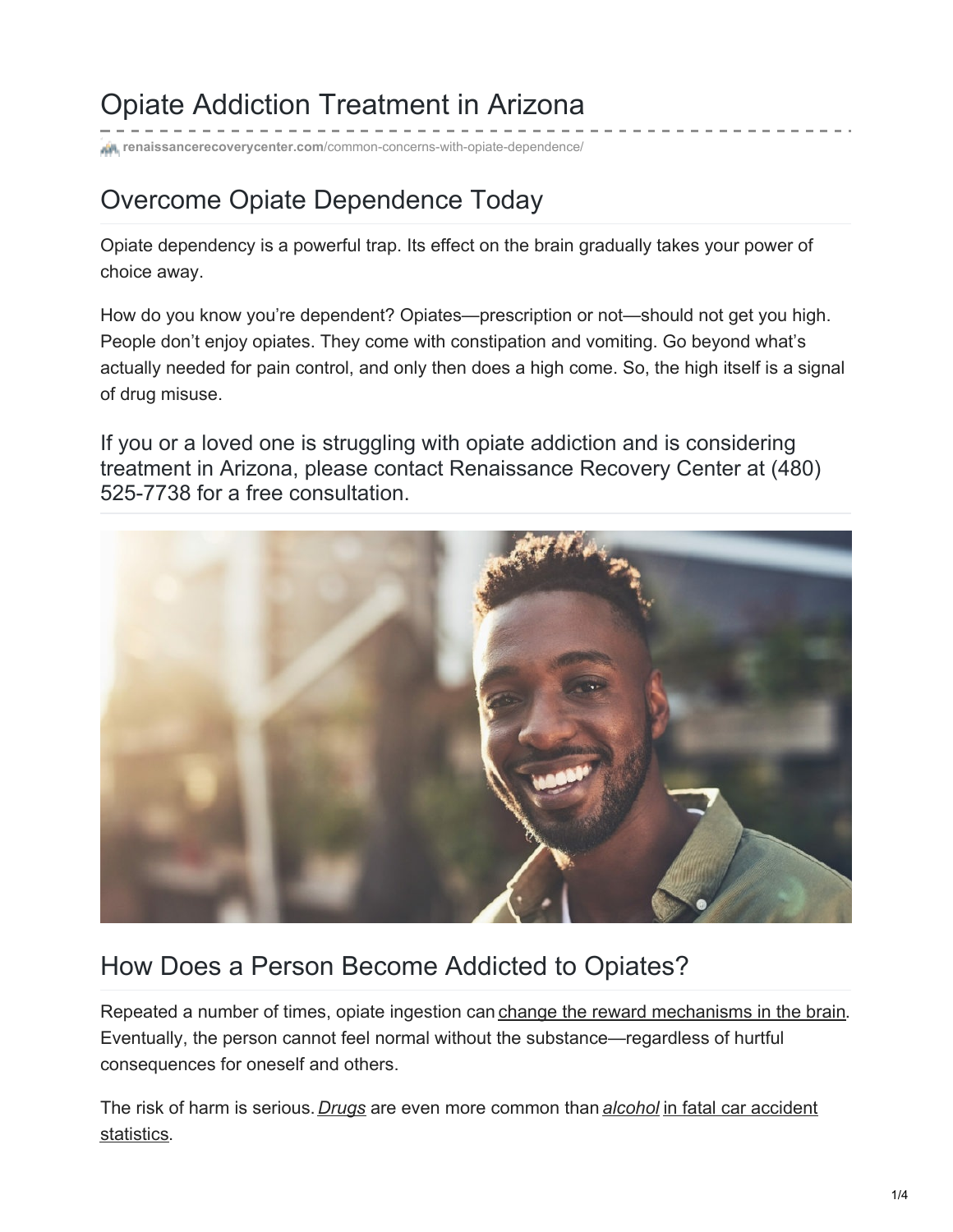Taking more opiates, for a longer time, than a person would for medical use. Opiates are typically prescribed for no more than 3-7 days.

- Increased use over time. The brain's endorphins will become slower at activating the body's opiate receptors. A person will need more to feel the desired effects.
- Excessively focusing on obtaining, using opiates; switching from pills to less costly street drugs.
- Continued use in the face of interpersonal stress, which may include arguments with other people about substance use.
- Sleepiness, and a lack of energy to exercise or keep appointments.□Experiencing unsuccessful attempts to let go of opiates after facing withdrawal symptoms: diarrhea, sweating, or mood swings.
- Throwing caution to the wind in potentially dangerous situations, such as driving or operating machinery.
- Engaging in unsafe sex.
- Continuing to use the substance despite a worsening of mental health [conditions](https://www.renaissancerecoverycenter.com/mental-health-and-dual-diagnosis/), such as anxiety, bipolar disorder, or depression. (These conditions must be treated simultaneously with addiction treatment, and we can explain more to you in a private and free evaluation.)

### Common Concerns with Opiate Dependence

#### I'm afraid of withdrawals

It is normal to feel that way; most people do. Certainly, there will always be some withdrawal; no matter how long the taper down process. Oftentimes, the fear of withdrawals can be worse than the withdrawals themselves. With proper medical and counseling support, many can break the bondage of opiate dependence in a relatively short period of time.

#### I don't know how I'll manage my pain?

Don't worry. For many, chronic pain is more manageable without narcotics. Opiate dependence often compounds chronic pain issues. Your doctor can help you find alternative strategies to effectively manage pain. Along with proper education and counseling, many have realized a higher quality of life free of opiates.

#### How will my life be without opiates?

This is a concern commonly experienced with chronic opiate use. Opiate dependence is more than just physical; many also become emotionally and psychologically dependent on the substance. It is hard to let go without knowing other ways of coping. Opiates may work for a while, but always cause more problems as they begin to take control of people's lives. There is hope. With appropriate counseling and support, you can have a better life free of opiates.

What if I need more help?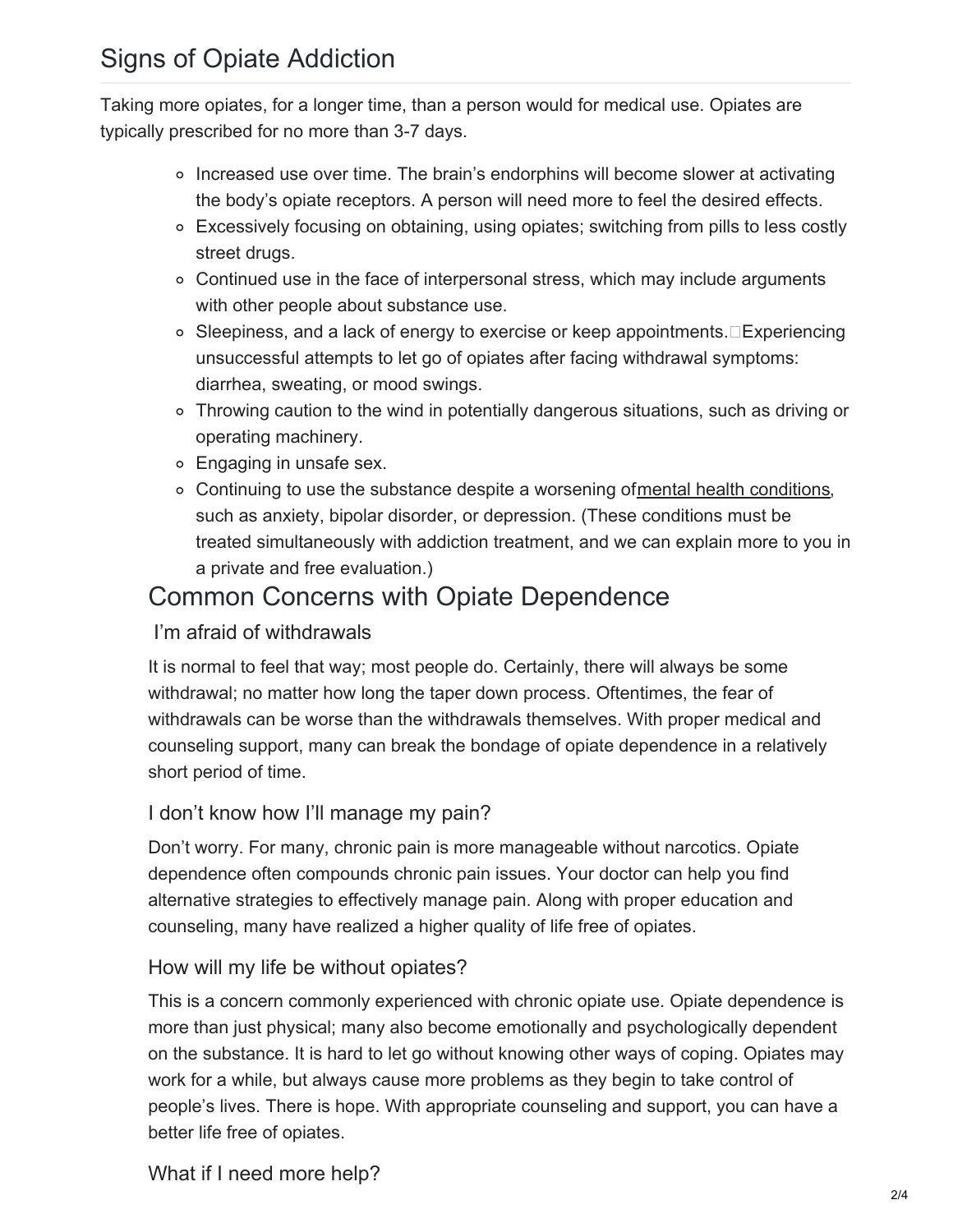You don't have to do it alone. Opiate dependence is often a bigger problem to overcome than most realize. This can be hard to accept. Many have tried to quit on their own; sometimes for years. While personal commitment and resolve are necessary, for some these are not enough. Guilt, shame, and embarrassment can also keep people from reaching out. By accepting help, you can find the strength and support necessary to live a happy, opiate free life.

## Opiate Addiction Treatment Services

The care and support you need to confront your dependence and begin a recovery that lasts are [here](https://www.renaissancerecoverycenter.com/).

#### We apply a proven sequence of [treatments](https://www.renaissancerecoverycenter.com/programs-and-services/):

**Detox –** in which medical professionals treat clients' symptoms and provide the individual treatment they need in order to successfully complete their withdrawal.

**Therapy** – We tailor clinical methods to the unique needs of each client. Our outpatient rehab and therapy services are available and can be highly effective for clients with supportive <u>family [relationships](https://www.renaissancerecoverycenter.com/family-program/)</u> and friends. Without stopping regular work or studies, outpatients can benefit from partial hospitalization and intensive therapy sessions. Our primary program, covering 60 days, includes group therapy Monday through Thursday, 6 to 9 p.m.

**Aftercare –** covering 90 days and including weekly therapy. Acquire the tools, skills, and social support you'll need to sustain your recovery from opiate dependence.

# Our Opiate Rehab Program

*[Renaissance](https://www.renaissancerecoverycenter.com/) Recovery Center provides safe and confidential counseling services designed to help people overcome opiate dependence in Arizona*. Our professional team consists of Doctors and Masters level counselors with more than 50 years of specialized work in chemical dependency. We also add our own personal recovery experience, giving us *empathy and [compassion](https://www.renaissancerecoverycenter.com/about-us/the-renaissance-recovery-difference/) for those we seek to help*.

*Our unique approach offers individualized and customized care to each client; addressing the physical, psychological, emotional and spiritual aspects of addiction*. We can help you achieve abstinence and find the path to a life free of opiate dependence. Our services include:

 $\Omega$ 

- **Intensive Outpatient Groups**
- Opiate Dependence Support Groups
- **Educational groups**
- **Individual counseling**
- Referrals for medication management